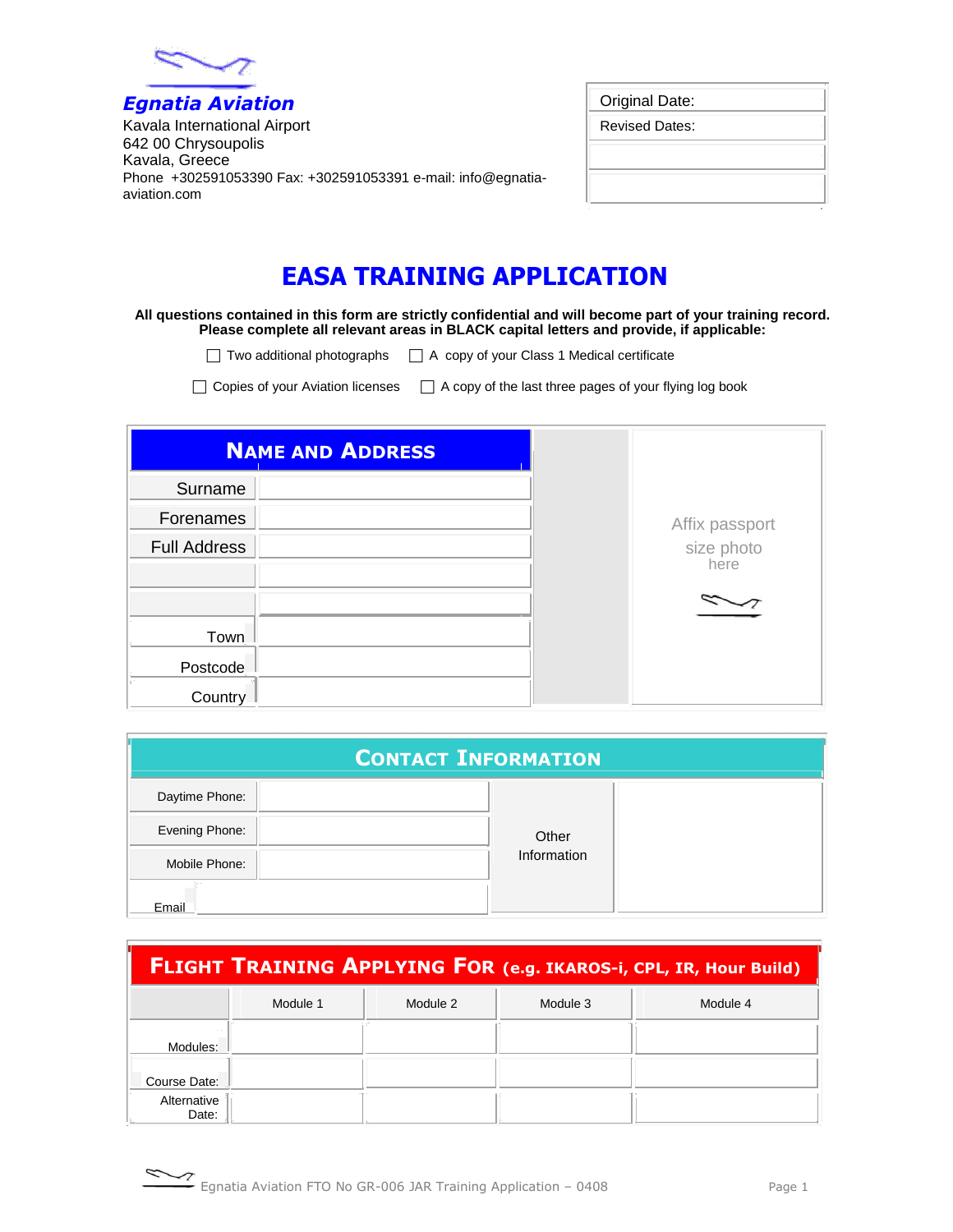| <b>PERSONAL DETAILS</b>                    |                    |                                    |                   |  |  |  |
|--------------------------------------------|--------------------|------------------------------------|-------------------|--|--|--|
| Place of Birth:                            |                    | <b>Marital Status:</b>             | Single<br>Married |  |  |  |
| Nationality:                               |                    | Dependants:                        |                   |  |  |  |
| Passport/ID No:                            |                    | <b>Time at Present</b><br>Address: |                   |  |  |  |
| Place of Issue:                            |                    | Owner/Tenant/Living                |                   |  |  |  |
| Date of Issue:                             |                    | with Parents:                      |                   |  |  |  |
| Expiry Date:                               |                    | Father's Full Name:                |                   |  |  |  |
| Α.Φ.Μ και<br>.0.Y:                         | For Greek Students | Applicant's<br>Date of Birth:      |                   |  |  |  |
| Next of Kin<br>(Name, Tel. No,<br>Address) |                    |                                    |                   |  |  |  |

| <b>ACADEMIC BACKGROUND</b> |                                                                                                     |                            |  |  |  |
|----------------------------|-----------------------------------------------------------------------------------------------------|----------------------------|--|--|--|
|                            |                                                                                                     | <b>Secondary Education</b> |  |  |  |
| <b>School</b>              | <b>Passed</b><br><b>Dates</b><br><b>Exam Results (Subjects &amp; Grades)</b><br>(Y/N)<br>From<br>To |                            |  |  |  |
|                            |                                                                                                     |                            |  |  |  |
|                            |                                                                                                     |                            |  |  |  |
|                            |                                                                                                     |                            |  |  |  |
|                            |                                                                                                     |                            |  |  |  |

| <b>Further Education</b> |      |                    |                        |                                             |  |
|--------------------------|------|--------------------|------------------------|---------------------------------------------|--|
| School/College/Uni       | From | <b>Dates</b><br>To | <b>Passed</b><br>(Y/N) | <b>Exam Results (Subjects &amp; Grades)</b> |  |
|                          |      |                    |                        |                                             |  |
|                          |      |                    |                        |                                             |  |
|                          |      |                    |                        |                                             |  |
|                          |      |                    |                        |                                             |  |

| <b>Other Courses and Qualifications</b>                  |  |  |  |  |  |
|----------------------------------------------------------|--|--|--|--|--|
| <b>Dates</b><br><b>Subject</b><br>Location<br>To<br>From |  |  |  |  |  |
|                                                          |  |  |  |  |  |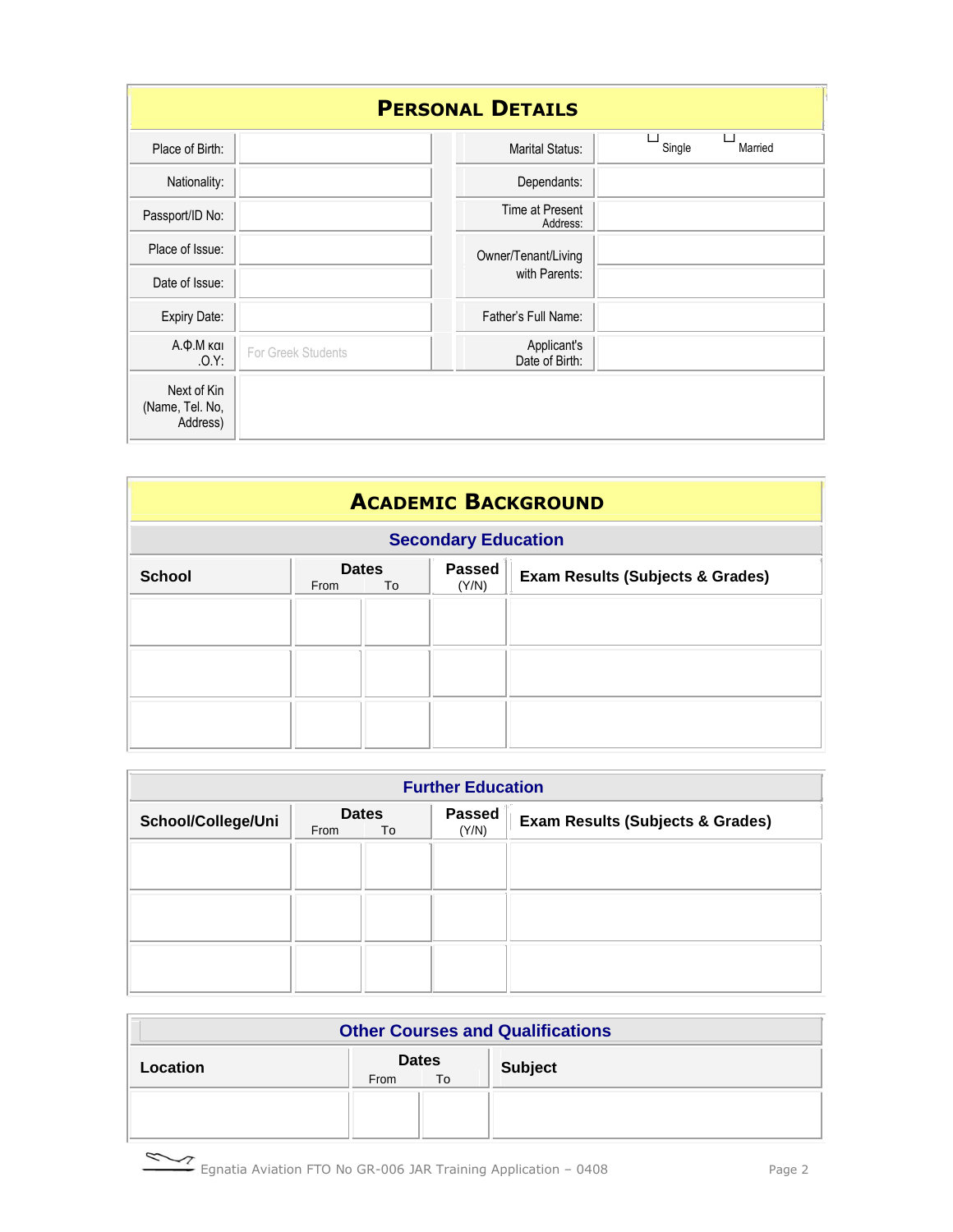| <b>AVIATION BACKGROUND</b>            |                 |           |                                                                                                    |  |
|---------------------------------------|-----------------|-----------|----------------------------------------------------------------------------------------------------|--|
|                                       |                 |           | <b>Licence Information</b> – Please complete all applicable information and use 'N/A' for the rest |  |
| Licence Number:                       |                 |           | <b>Non EASA Licenses:</b>                                                                          |  |
| Type:                                 |                 |           | <b>Military Licenses:</b>                                                                          |  |
| Expiry Date:                          |                 |           | <b>Other Licenses:</b>                                                                             |  |
| <b>Current EASA</b><br><b>Medical</b> | Class 1<br>None | Class 2   | <b>Non EASA Medical</b>                                                                            |  |
| Expiry Date:                          |                 |           | <b>Expiry Day</b>                                                                                  |  |
| <b>Current IR</b>                     | Yes             | <b>No</b> | <b>Other (Ratings,</b>                                                                             |  |
| Expiry Date:                          |                 |           | <b>Type Ratings)</b>                                                                               |  |

| Flight Training Record - Please complete all applicable information |                            |       |                                      |  |  |
|---------------------------------------------------------------------|----------------------------|-------|--------------------------------------|--|--|
| <b>Type</b>                                                         | <b>Dates</b><br>From<br>To | JAR?  | <b>Training Organisation/College</b> |  |  |
| No experience                                                       |                            | Y / N |                                      |  |  |
| <b>PPL Training</b>                                                 |                            | Y / N |                                      |  |  |
| <b>CPL Training</b>                                                 |                            | Y / N |                                      |  |  |
| <b>Instrument Rating</b>                                            |                            | Y / N |                                      |  |  |
| Military Flight Training                                            |                            | Y / N |                                      |  |  |
| Any Other Type of Aviation Training                                 |                            | Y / N |                                      |  |  |

| <b>Flying Experience</b> - Please complete all applicable information |                             |                                                           |  |  |  |  |
|-----------------------------------------------------------------------|-----------------------------|-----------------------------------------------------------|--|--|--|--|
| Total Fix Wing Hrs                                                    | Total P2 & PU/T Hours       | Has your licence ever been<br>deferred? (Y/N)             |  |  |  |  |
| <b>Total Rotary Wing Hrs</b>                                          | Total Multi Engine Hrs      | Have you ever been grounded<br>for medical reasons? (Y/N) |  |  |  |  |
| <b>Total Civil Hrs</b>                                                | <b>Total Turbo Prop Hrs</b> | Any accidents, incidents or<br>investigations? (Y/N)      |  |  |  |  |
| <b>Total Military Hrs</b>                                             | Total Jet Hrs               | Any aviation business<br>interests? (Y/N)                 |  |  |  |  |
| Total P1 & P1 U/S                                                     | Other (Specify)             |                                                           |  |  |  |  |

Egnatia Aviation FTO No GR-006 JAR Training Application – 0408 Page 3